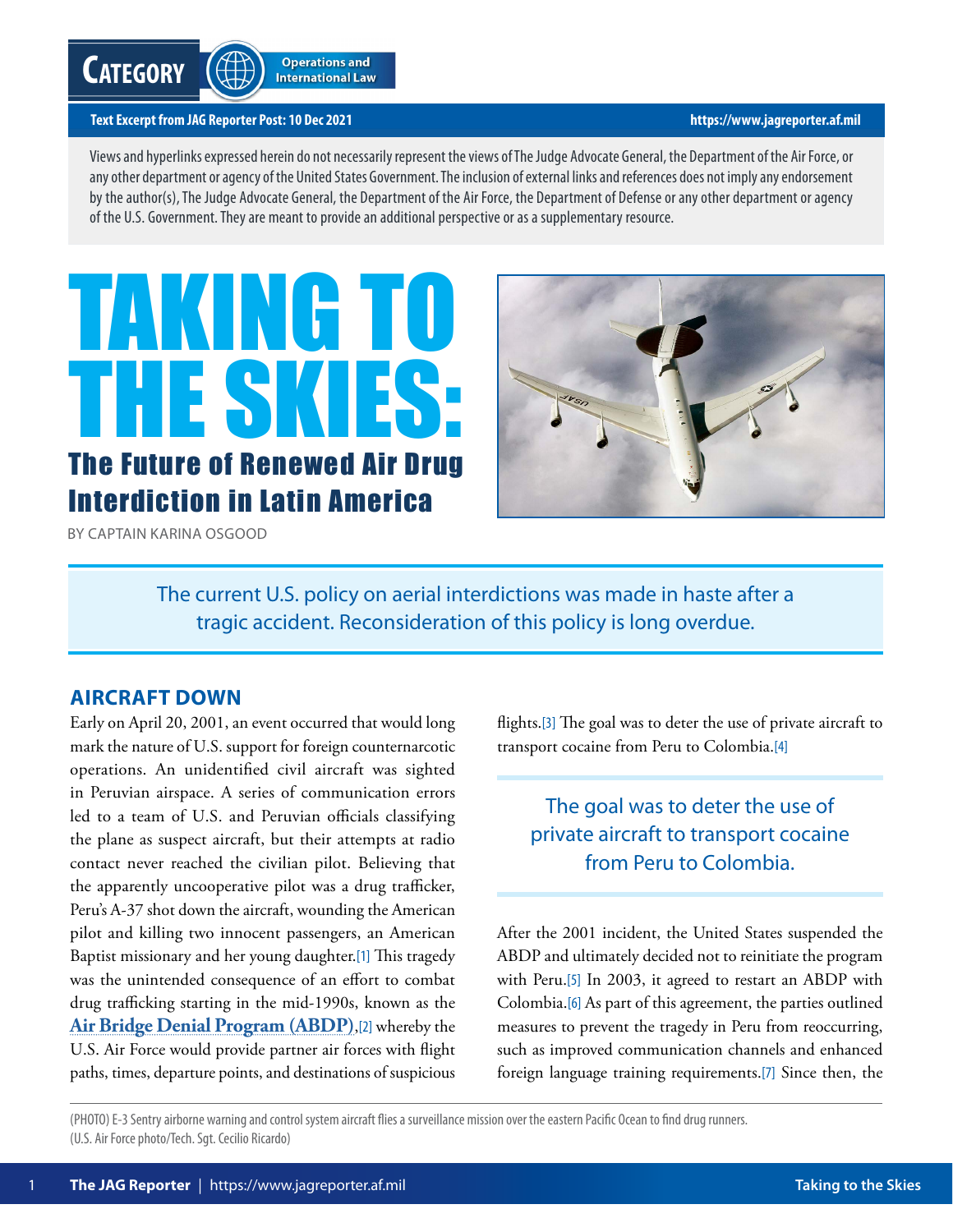<span id="page-1-0"></span>United States has not entered into similar ABDPs. Although aerial drug interdiction remains a lively issue for partner countries in the region, the legal authority to target civil aircraft within a country's airspace has received little attention here.[\[8\]](#page-4-0) Events over the last 10 years, however, indicate that this issue deserves reconsideration. Several countries in the region are initiating or renewing aerial interdiction laws, which in turn will affect our ability to partner with them. The significance of this matter to U.S. national security interests extends far beyond Latin America.

#### **EXPAND YOUR KNOWLEDGE**

External Links to Additional Resources

- [CIA Procedures Used in Narcotics Air Bridge Denial Program](https://www.cia.gov/readingroom/docs/PROCEDURES%20USED%20IN%20NARCOTICS%20AIRBRIDGE%20DENIAL%20PROGRAM%20IN%20PERU%2C%201995-2001.pdf) https://www.cia.gov/readingroom/docs/PROCEDURES%20 USED%20IN%20NARCOTICS%20AIRBRIDGE%20DENIAL%20 PROGRAM%20IN%20PERU%2C%201995-2001.pdf
- [Senate Report on April 20, 2001 Civilian Aircraft Shootdown](https://www.intelligence.senate.gov/sites/default/files/publications/10764.pdf)  https://www.intelligence.senate.gov/sites/default/files/ publications/10764.pdf

# **NARCOTICS TRAFFICKING AT A GLANCE**

Latin America is the hub for global narcotics production. A common misconception is that the region's most commonly trafficked drug is heroin.[\[9\]](#page-4-0) In fact, cocaine is, and Colombia, Peru, and Bolivia are its main purveyors.[\[10\]](#page-4-0) Colombia remains the world's largest producer.[\[11\]](#page-4-0) In 2019, it had 212,000 hectares dedicated to cultivation.[\[12\]](#page-4-0) Despite hopes that production would decline with the 2016 signing of a peace treaty between Colombia and the Revolutionary Armed Forces of Columbia (FARC)[\[13\]](#page-4-0), it increased from 877 to 936 metric tons from 2018 to 2019.[\[14\]](#page-4-0) In 2015, 90 percent of all cocaine seized in the United States originated there.[\[15\]](#page-4-0) Five years later, its share held steady at 89 percent.[\[16\]](#page-4-0) **Globally, Colombia produces about 70 percent of cocaine**.[\[17\]](#page-4-0) As part of the war on drugs, each year the President issues a memorandum classifying the major drug transit or producing countries.[\[18\]](#page-4-0) For 2021, 22 such classifications were issued. More than half were in Latin America and these included Colombia, Peru, Bolivia, and Venezuela.<sup>[\[19\]](#page-4-0)</sup>

While the narcotics trade has remained steady and even increased since the 2001 shootdown, the industry has encountered a setback with the ongoing COVID-19 pandemic. Lockdowns have disrupted international travel and border access, making trafficking less profitable. However, these obstacles are temporary. Cartels have a talent for circumvention. For example, only a few weeks into the initial pandemic lockdowns, U.S. Customs and Border Protection reported an increase in drone and light aircraft sightings along the border.[\[20\]](#page-4-0)

As the world eventually returns to normal following the pandemic, **the question is whether the United States will remain committed to the war on drugs.** With an increasing focus on great power competition, will the Pentagon have the bandwidth for this mission? Is this a fight in which America is willing to continue investing resources and manpower? If the answer to those questions is yes, then determining the legality of aerial-shoot-down laws will be critical.

### **THE RENEWAL: RETURNING TO AIR INTERDICTION**

In recent years, various partner countries in Latin America have demonstrated renewed interest in air interdiction. Thus far, such efforts have taken place without notable U.S. interest. To the extent that the United States has been involved, it has been to maintain its longstanding policy of prohibiting cooperation with nations that have lethal aerial interdiction policies. If the United States is to retain a leadership role in the region—especially given increasing competition from Russia and China for influence—a reconsideration of these issues is past due.

In 2015, Peru passed legislation authorizing the FAP to target and shoot down small aircraft suspected of narcotrafficking.[\[21\]](#page-4-0) This legislation renewed the same policy that resulted in the 2001 shootdown.[\[22\]](#page-4-0) The United States was opposed—arguing Peru had proven that it could effectively combat trafficking without a lethal aerial interdiction program[\[23\]](#page-4-0)—and urged Peru to undertake practices consistent with international law and respect for human rights.[\[24\]](#page-4-0)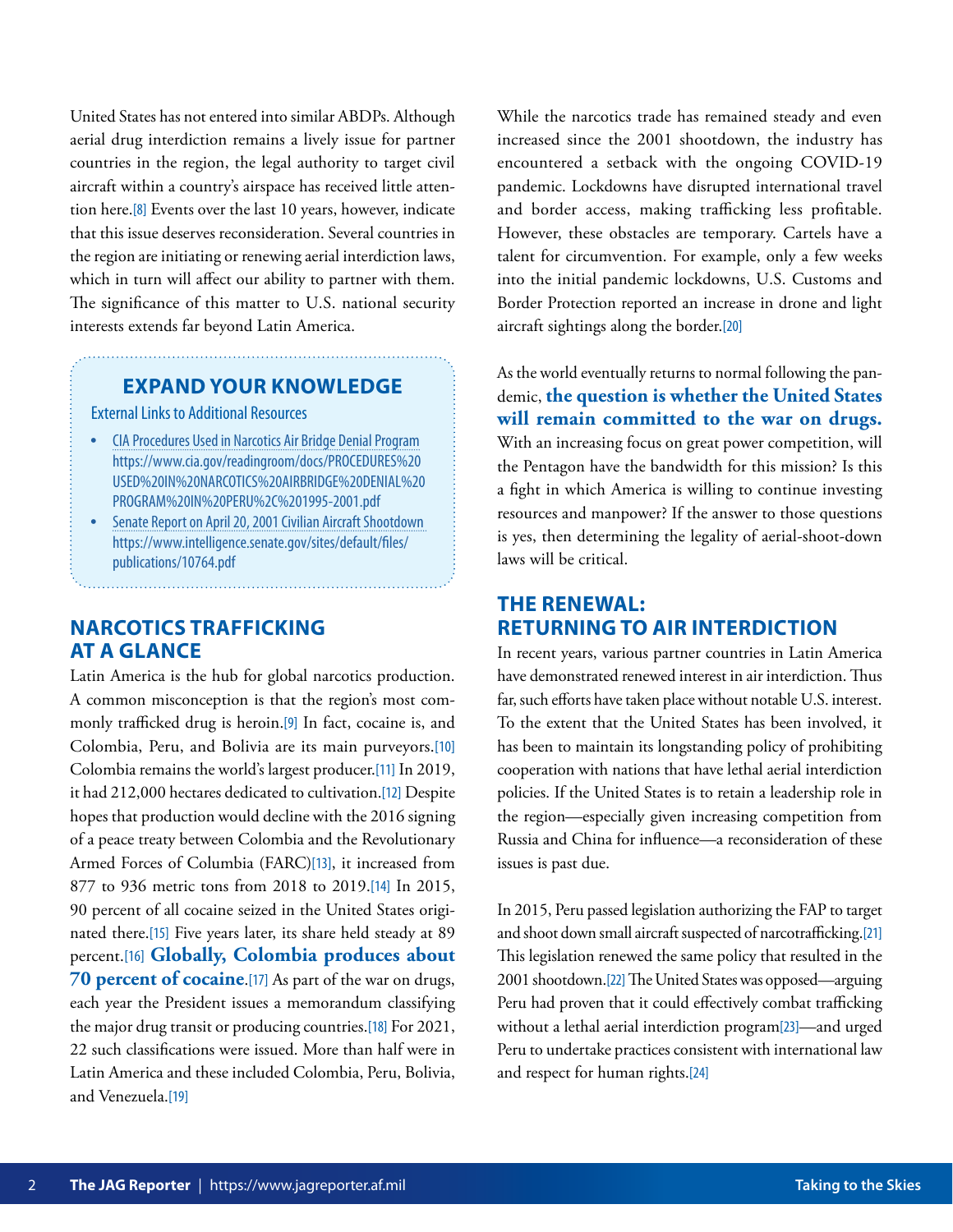<span id="page-2-0"></span>**Renewed interested in air interdiction is not unique to Peru**; other Latin American countries have taken similar steps over the past decade. For example, in 2014, **Honduras** passed the "Law of Aerial Exclusion," which permits its air force to target and shoot down aircraft.[\[25\]](#page-5-0) Shortly after, **Bolivia** also passed a law giving the same authorization to its military to shoot down "hostile" aircraft whose pilots disregard warnings.[\[26\]](#page-5-0) **Paraguay** enacted another such law, and it is also problematic.[\[27\]](#page-5-0) **Argentina** has taken a slightly different approach in 2016. The president declared a state of emergency and on this basis authorized a shootdown policy.[\[28\]](#page-5-0) Most recently, **Uruguay** passed legislation in 2020 that authorizes lethal aerial interdiction. Although it does not specifically cite anti-trafficking efforts as a basis for shoot-downs, its military now has authorization to conduct shoot-downs deemed "necessary."[\[29\]](#page-5-0)

As Latin American countries renew or initiate aerial interdiction policies, unanswered questions spanning two decades resurface: should international law approve of shootdowns of civil aircraft?

As Latin American countries renew or initiate aerial interdiction policies, unanswered questions spanning two decades resurface: **should international law approve of shootdowns of civil aircraft?** If so, under what conditions? Further, not everything that is allowed under the law makes good policy. So even if shoot-downs are permissible, what should U.S. policy be?

#### **THE JUSTIFICATION: SHOOTDOWNS UNDER INTERNATIONAL LAW**

Establishing whether there is a legitimate basis for shootdowns under international law has been a topic of discussion for three decades. In 1994, the Department of Justice Office of Legal Counsel issued an opinion discussing ABDP operations and cautioning against the use of aerial interdictions.[\[30\]](#page-5-0) This opinion remains the U.S. government's most comprehensive analysis of the issue and has been highly influential in policy debates. It should not, however, be taken as the final word on the subject.

The **[Chicago Convention](https://www.icao.int/publications/Pages/doc7300.aspx)** is the lodestar in defining states' obligations as to civil aviation under international law.[\[31\]](#page-5-0) These include a duty to establish regulations that ensure "due regard" for the safe navigation of civil aircraft.[\[32\]](#page-5-0) In the past, the United States interpreted this to mean the establishment of some sort of regulatory regime, which could include rules of engagement.[\[33\]](#page-5-0) More recently, it has interpreted this provision more restrictively such that the U.S. government now holds that ABDP-style shootdowns are generally forbidden.[\[34\]](#page-5-0)

Forty years after the Chicago Convention was signed, the **Montreal Protocol** amended its requirements, adding that states must "refrain from resorting to the use of weapons against civil aircraft in flight and that, in the case of interception, the lives of persons on board and the safety of aircraft must not be endangered."[\[35\]](#page-5-0) Of relevance to the question of shootdowns, the Montreal Protocol noted that this provision should not be construed so as to modify states' rights under the U.N. Charter,[\[36\]](#page-5-0) referring to a sovereign nation's inherent right to self-defense.[\[37\]](#page-5-0) Apart from this one qualification, though, neither the Chicago Convention nor the Montreal Protocol addresses the question at issue. Hence, if there is colorable authority for shootdowns other than in cases of genuine self-defense,[\[38\]](#page-5-0) it must originate from other sources.

In what is still the seminal article on the question of shootdowns, the author examined the various sources that could be used to **justify aerial anti-narcotics operations**. He found that the best authority would be the state of necessity exception[\[39\]](#page-5-0) as codified in Article 25 of the Draft Articles of State Responsibility for Internationally Wrong Acts.[\[40\]](#page-5-0) To invoke this exception, a state must show that (1) the act is the "only way … to safeguard an essential interest against a grave and imminent peril" and that (2) doing so would not "seriously impair an essential interest" of the state itself, its obligations to other states, or the international community.[\[41\]](#page-5-0)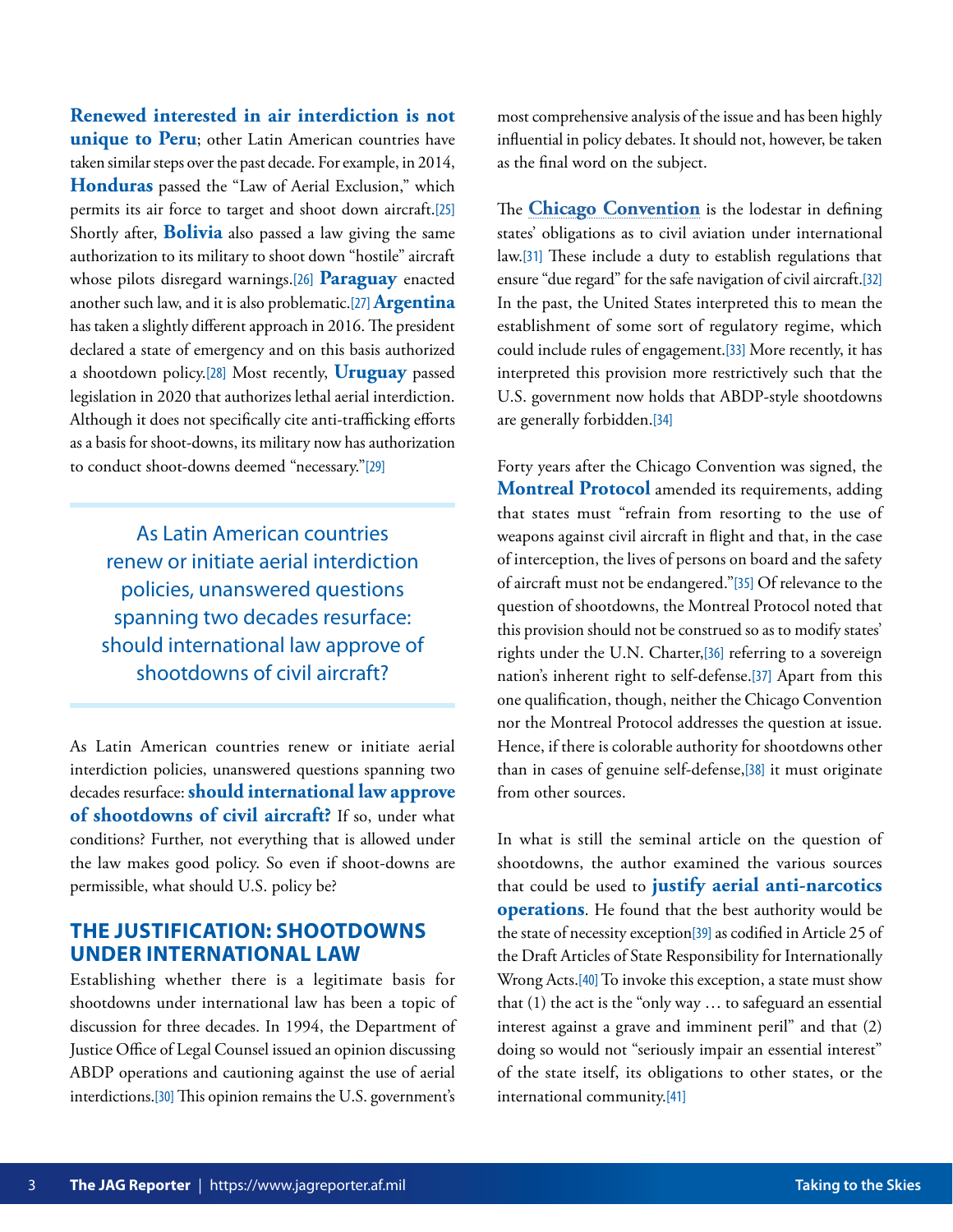<span id="page-3-0"></span>In the commentary on Article 25, an "essential interest" can be applied to a "wide variety of interests."[\[42\]](#page-5-0) These include "safeguarding the environment, preserving the very existence of the State and its people in a time of public emergency, and ensuring the safety of a civilian population."[\[43\]](#page-5-0) Such peril requires being "objectively established," not merely possible.[\[44\]](#page-5-0) In addition, the threat must be imminent.[\[45\]](#page-5-0) Finally, the vital interest must "outweigh all other considerations."[\[46\]](#page-5-0) This determination entails a "reasonable assessment of the competing interests, whether these are individual or collective."[\[47\]](#page-5-0)

> The question becomes whether the drug war constitutes a "grave and imminent peril" that threatens an "essential interest."

Based on this guidance, the question becomes whether the drug war constitutes a "grave and imminent peril" that threatens an "essential interest."[\[48\]](#page-5-0) As noted, Argentina declared a state of emergency in 2016, claiming drug trafficking constitutes a "threat to national sovereignty."[\[49\]](#page-5-0) While other countries have not issued such formal declarations, renewed interest in interdiction policies suggests that they share Argentina's concerns about the threat posed by the drug trade. Similarly, when Colombia asked the United States to restart the ABDP in 2003, its justification was that this program was necessary to combatting drug trafficking.[\[50\]](#page-5-0) To this evidence can be added support even from the U.S. President.[\[51\]](#page-6-0) An analysis applying the necessity test to the conditions in each country would exceed the scope of this essay. However, taken collectively, the facts seem to support findings of necessity similar to what Colombia first articulated in 2003 such that shoot-downs of drug traffickers are sometimes permissible under international law.[\[52\]](#page-6-0)

So far it is has been suggested that shooting down civil aircraft operating in support of the drug trade could be justified under international law. But this is not only a question of *law*, either international or domestic. The U.S. armed forces cannot provide material support to allies if they enact aerial interdiction laws because U.S. *policy* creates a presumption of wrongdoing.[\[53\]](#page-6-0) The legislature could easily change that policy. Further, Congress has already granted the President authority to make exceptions when a determination is made that trafficking poses an extraordinary national security threat to partner nations.[\[54\]](#page-6-0) For two decades, every year the President has signed such a determination memorandum for Colombia.[\[55\]](#page-6-0) He could do the same for Peru, Brazil, Uruguay, and other key regional partners. What is lacking is not the authority for making such a determination but the political will to do so.

#### **CONCLUSION**

The current U.S. policy on aerial interdictions was made in haste after a tragic accident. Reconsideration of this policy is long overdue. In the two decades since, safeguards have been developed that reduce risks of accidents.[\[56\]](#page-6-0) Threats have also evolved, as have strategic priorities.[\[57\]](#page-6-0) The U.S. government's prohibition on assisting nations with aerial interdiction laws has less to do with the outward requirements of international law and more to do with inward policy. That policy needs a fresh look to determine if it is still consistent with U.S. strategic goals. Arguably, it is not.

Edited by Lieutenant Colonel Daniel Schoeni and Mr. Craig Burton Layout by Thomasa Huffstutler

# **ABOUT THE AUTHOR**



#### **Captain Karina Osgood, USAF**

(B.A., Brigham Young University; J.D., J. Reuben Clark Law School) is the Special Victims' Counsel at Beale Air Force Base, California. She has previously served as an Assistant Staff Judge Advocate at Beale Air Force Base. Captain Osgood is a member of the Utah Bar.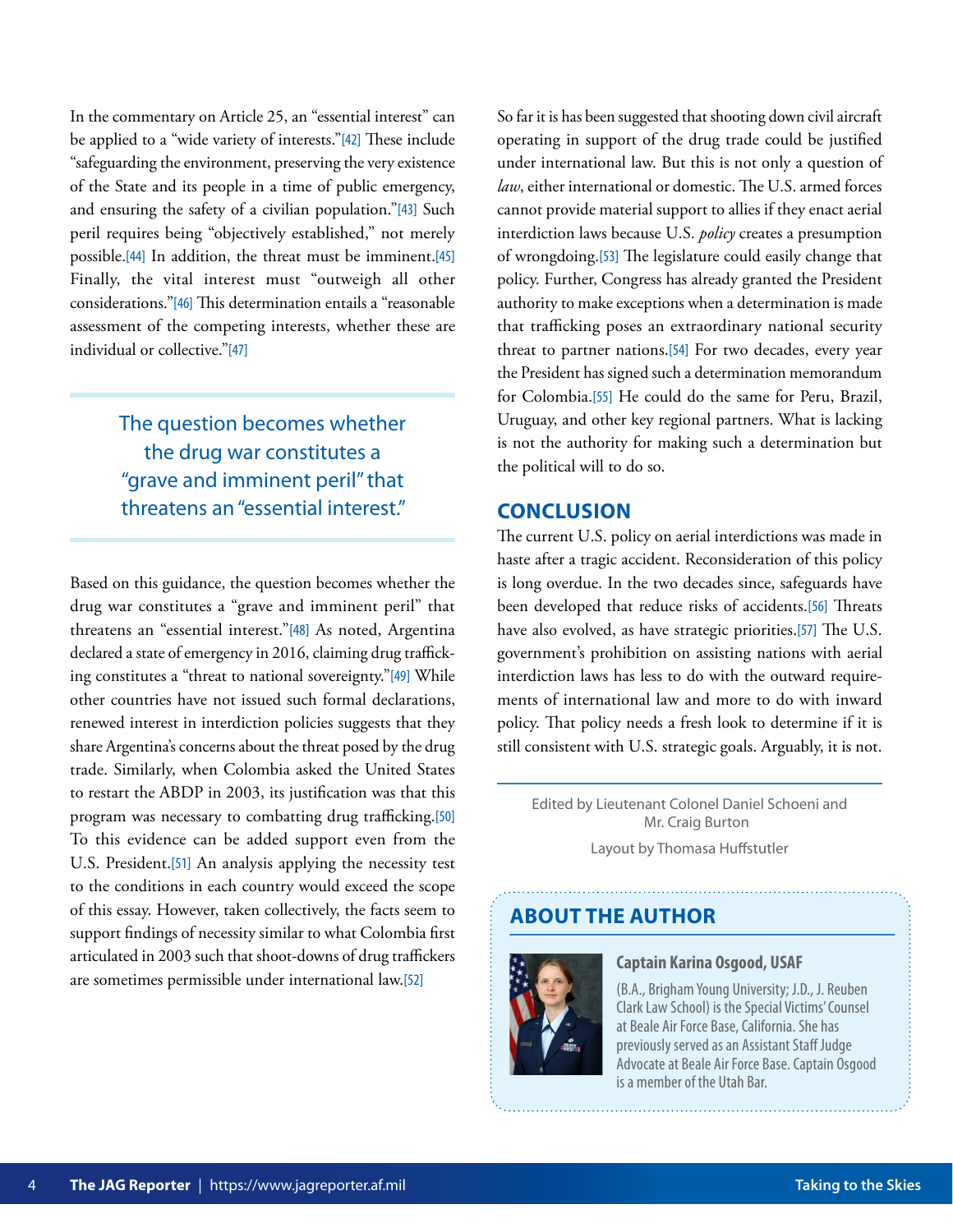#### **ENDNOTES**

- <span id="page-4-0"></span>[\[1\]](#page-0-0) Dep't State, Peru Investigation Report; The April 20, 2001 Peruvian Shootdown Accident (Aug. 2001), [https://fas.org/irp/news/2001/08/peru\\_shootdown.html](https://fas.org/irp/news/2001/08/peru_shootdown.html) [hereinafter STATE DEP'T PERU REPORT].
- [\[2\]](#page-0-0) *Id. See also* Darren C. Huskisson, *The Air Bridge Denial Program and the Shootdown of Civil Aircraft under International Law*, 56 A.F. L. Rev 109 (2005).
- [\[3\]](#page-0-0) *See* State Dep't Peru Report, *supra* note 1.

- [\[5\]](#page-0-0) Government Accountability Office, Report to Congressional Requesters: Drug Control 1 (Sept. 2005), <https://www.gao.gov/products/gao-05-970> [hereinafter GAO Report].
- [\[6\]](#page-0-0) *Id.* at 1, 5.
- [\[7\]](#page-0-0) *Id.* at 7.
- [\[8\]](#page-1-0) Although there have been several law review articles that have considered the question of aerial interdiction from a legal standpoint, these are dated and thus fail to consider the current geopolitical competition as longstanding partners consider whether to realign themselves with our strategic rivals. *See, e.g.*, Brian E. Foont, *Shooting Down Civilian Aircraft: Is There an International Law?*, 72 Air L. & Com. 695 (2007); Robin Geiss *Civil Aircraft as Weapons of Large-Scale Destruction: Countermeasures, Article 3bis of the Chicago Convention, and the Newly Adopted German "Luftsicherheitsgesetz"*, 27 Mich. J. Int'l L. 227 (2005); Huskisson, *supra*, note 2; Masahiko Kido, *The Korean Airlines Incident on September 1, 1983, and Some Measures Following It*, 62 J. AIR L. & COM. 1049 (1997).
- [\[9\]](#page-1-0) Adam Isacson, *Four Common Misconceptions about U.S.-Bound Drug Flows through Mexico and Central America*, WASH. OFF. LATIN AM. (June 17, 2017), [https://www.wola.org/analysis/four-common-misconceptions-u-s-bound-drug-flows-mexico-central-america/.](https://www.wola.org/analysis/four-common-misconceptions-u-s-bound-drug-flows-mexico-central-america)
- [\[10\]](#page-1-0) *Id.*
- [\[11\]](#page-1-0) Dep't State, 2021 International Narcotics Control Strategy Report: Vol. I, Drug and Chemical Control 113 (2021), <https://www.state.gov/wp-content/uploads/2021/02/International-Narcotics-Control-Strategy-Report-Volume-I-FINAL-1.pdf> [hereinafter DEP'T STATE CONTROL STRATEGY REPORT].
- [\[12\]](#page-1-0) *Id.*
- [\[13\]](#page-1-0) See Joe Parkin Daniels, *Narco-trafficking and Petrol: A Quarter of Colombia's Fuel Goes to Make Cocaine*, The Guardian, (Jun. 14, 2019),<https://www.theguardian.com/world/2019/jun/14/quarter-of-colombias-fuel-cocaine-industry>.
- [\[14\]](#page-1-0) *See* Dep't State Control Strategy Report, *supra* note 11, at 113.
- [\[15\]](#page-1-0) Isacson, *supra* note 9*.*
- [\[16\]](#page-1-0) *See* Dep't State Control Strategy Report, *supra* note 11, at 113.
- [\[17\]](#page-1-0) Chris Dalby & Laura Alonso, *Small Drop in Colombia's Coca Crops Little Cause for Cheer*, Insight Crime, (Jul. 19, 2019), <https://insightcrime.org/news/analysis/small-drop-colombia-coca-crops-little-cause-cheer/>.
- [\[18\]](#page-1-0) Dep't State Control Strategy Report, *supra* note 11, at 14.
- [\[19\]](#page-1-0) *Id.*
- [\[20\]](#page-1-0) *Id.* Further evidence of such adaptability includes reports from Guatemala, where in 2020 police seized 20 aircraft used for drug smuggling, 15 of which were jets instead of the light propeller planes commonly used. Alessandro Ford, *Drug Flights Climb Again in Honduras and Guatemala*, Insight Crime, (Oct. 14, 2020), [https://insightcrime.org/news/analysis/aerial-cocaine-trafficking-honduras-guatemala/.](https://insightcrime.org/news/analysis/aerial-cocaine-trafficking-honduras-guatemala/)
- [\[21\]](#page-1-0) Peru's Congress Approves Shooting Down of Narcotics Planes, REUTERS (Aug. 21, 2015), https://www.reuters.com/article/ [uk-peru-drugs-flights/perus-congress-approves-shooting-down-of-narcotics-planes-idUKKCN0QQ00720150821;](https://www.reuters.com/article/uk-peru-drugs-flights/perus-congress-approves-shooting-down-of-narcotics-planes-idUKKCN0QQ00720150821)  *see also* Simeon Tegel, *Is Peru's New Anti-Drug Policy Too Tough Even for Washington?*, The World (Aug. 22, 2015), [https://www.pri.org/stories/2015-08-22/peru-s-new-anti-drug-policy-too-tough-even-washington.](https://www.pri.org/stories/2015-08-22/peru-s-new-anti-drug-policy-too-tough-even-washington)
- [\[22\]](#page-1-0) Reuters, *supra* note 21*.*
- [\[23\]](#page-1-0) Tegel, *supra* note 21.
- [\[24\]](#page-1-0) *Id.* Peru's renewed aerial interdiction law prescribes a series of steps to ensure the country's compliance with international law. These include identification, intervention, persuasion, and neutralization. *See Aprueban Norma que Permite el Derribo de las "Narcoavionetas",* La República (Aug. 21, 2015), [https://larepublica.pe/politica/578844-aprueban-norma-que-permite-el-derribo-de-las-narcoavionetas/.](https://larepublica.pe/politica/578844-aprueban-norma-que-permite-el-derribo-de-las-narcoavionetas/)

[<sup>\[4\]</sup>](#page-0-0) *Id.*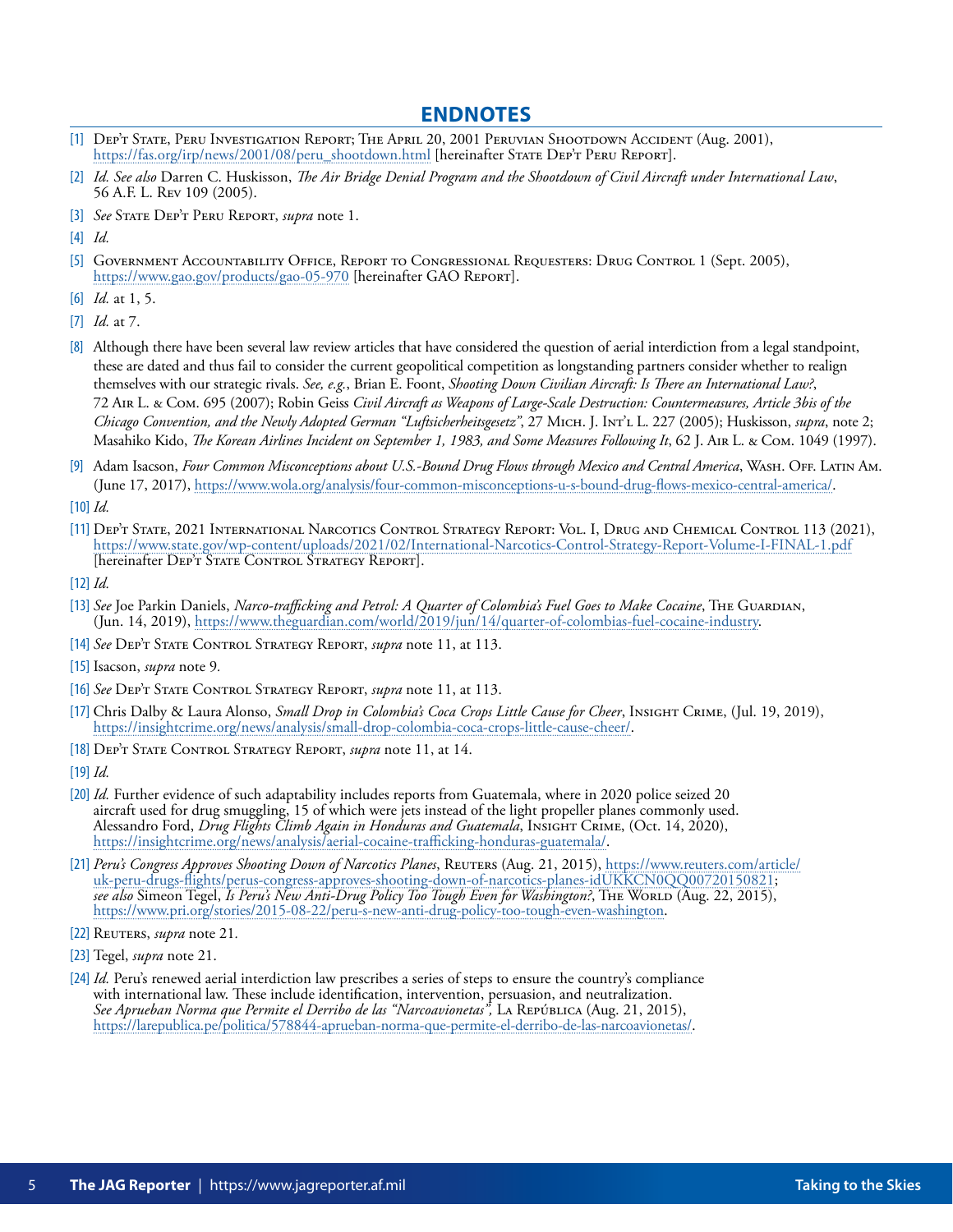- <span id="page-5-0"></span>[\[25\]](#page-2-0) Marguerite Cawley, *Honduras Approves Drug Plane Shoot-Down Law, Bolivia Set to Follow*, Insight Crime (Jan. 20, 2014), <https://insightcrime.org/news/brief/honduras-approves-drug-plane-shoot-down-law-bolivia-set-to-follow/>.
- [\[26\]](#page-2-0) Marguerite Cawley, *Bolivia Starts Implementing Aircraft Shoot-Down Law*, Insight Crime (Oct. 21, 2014), [https://insightcrime.org/news/brief/bolivia-starts-implementing-aircraft-shoot-down-law/.](https://insightcrime.org/news/brief/bolivia-starts-implementing-aircraft-shoot-down-law/)
- [\[27\]](#page-2-0) Kyra Gurney, *As Drug Threat Grows, Paraguay Approves Shoot-Down Law*, Insight Crime (Oct. 17, 2014), <https://insightcrime.org/news/brief/as-drug-threat-grows-paraguay-approves-shoot-down-law/>.
- [\[28\]](#page-2-0) Christopher Woody, *"Better to Be Belligerent than Innovative": Argentina's New Approach to Fighting Drugs Is Stoking Concern*, Insider (Nov. 2, 2016), <https://www.businessinsider.com/argentina-police-militarization-drug-war-2016-11>.
- [\[29\]](#page-2-0) Ministerio de Defensa Nacional, Se Aprueba la Reglamentación de las Normas Sobre Protección de la Soberanía en el Espacio Aéreo Nacional, Protocolo Actuación que se Adjunta como Anexo, Decreto No. 327/020 (2020), [https://medios.presidencia.gub.uy/legal/2020/decretos/12/mdn\\_100.pdf.](https://medios.presidencia.gub.uy/legal/2020/decretos/12/mdn_100.pdf)
- [\[30\]](#page-2-0) U.S. Dep't Justice, Off. Legal Counsel, United States Assistance to Countries that Shoot Down Civil Aircraft Involved in Drug Trafficking (1994) [hereinafter Off. Legal Counsel Op.].
- [\[31\]](#page-2-0) Convention on International Civil Aviation, Dec. 7, 1944*,* 61 Stat.1180, 15 U.N.T.S. 295.

- [\[33\]](#page-2-0) *See* Michael Bourbonniere & Louis Haeck, *Military Aircraft and International Law: Chicago OPUS 3*, 66 J. Air L. & Com. 885, 926–27 (2001).
- [\[34\]](#page-2-0) State Department Memorandum, Position Paper on the Use of Weapons Against Aircraft Suspected of Carrying Drugs (1989), *reprinted in* State Department Memorandum, Forcedown Policy: Options for Colombia and Peru (1994).
- [\[35\]](#page-2-0) *Amendment of the Convention International Civil Aviation with Regard to Interception of Civilian Aircraft*, ICAO Doc. 9437, A25-Re., art. 3*bis* (May 10, 1984), *reprinted in* 23 Int'l Leg. Material 705 (1984).
- [\[36\]](#page-2-0) U.N. Charter art. 51 (recognizing a nation state's "inherent right of ... collective self-defence" when it is attacked). For a discussion of the right of collective self-defense, see for example Jack M. Beard, *America's New War on Terror: The Case for Self-Defense Under International Law*, 25 Harv. J.L. & Pub. Pol'y 559 (2002); Thomas M. Franck, *Terrorism and the Right to Self-Defense*, 95 A.J.I.L. 839 (2001).
- [\[37\]](#page-2-0) Off. Legal Counsel Op., *supra* note 30, at 150*.*
- [\[38\]](#page-2-0) *Compare* Sompong Sucharitkul, *Procedures for the Protection of Civil Aircraft in Flight*, 16 Loy. L.A. Int'l & Comp. L.J. 513, 516 (1994) (arguing that shootdowns of civil aircraft are permissible *only* under international law in cases of self-defense) *with*  Huskisson, *supra* note 2, at 142–43 (arguing that international law is broad enough to also allow shootdowns in order to protect a state's vital interests). *Compare also* Steven B. Stokdyk, *Airborne Drug Trafficking Deterrence: Can a Shootdown Policy Fly?*, 49 UCLA L. Rev. 1287, 1309 (1991) (arguing that because the U.N. Charter is an agreement among nations, it would not authorize shootdown actions against private persons) *with* Huskisson, *supra* note 2, at 144–46 (countering that Stokdyk's position would have left the United States without recourse on 9/11 and arguing that there is growing consensus that a state's right to self-defense extends to defending itself from private, non-state actors).
- [\[39\]](#page-2-0) Huskisson, *supra* note 2, at 154–63.
- [\[40\]](#page-2-0) Draft Articles on the Responsibility of States for Internationally Wrongful Acts, U.N. GAOR, Int'l Law Comm'n, 53d Sess., U.N. Doc. A/CN.4/L.602/Rev.1, art. 25 (2001).
- [\[41\]](#page-2-0) *Id.*, art. 25.
- [\[42\]](#page-3-0) Commentaries to the Draft Articles on Responsibility of States for Internationally Wrongful Acts 83 (2001), [https://legal.un.org/ilc/texts/instruments/english/commentaries/9\\_6\\_2001.pdf](https://legal.un.org/ilc/texts/instruments/english/commentaries/9_6_2001.pdf).
- [\[43\]](#page-3-0) *Id.*
- [\[44\]](#page-3-0) *Id.*
- [\[45\]](#page-3-0) *Id.*
- [\[46\]](#page-3-0) *Id.* at 83–84 (establishing that the necessity element requires proving that "the conduct in question must not impair an essential interest of the other State or States concerned").
- [\[47\]](#page-3-0) *Id.* at 84.
- [\[48\]](#page-3-0) *See* Huskisson, *supra* note 2, at 158–63.
- [\[49\]](#page-3-0) Woody, *supra* note 28.
- [\[50\]](#page-3-0) GAO Report, *supra* note 5, at 5.

[<sup>\[32\]</sup>](#page-2-0) *Id.*, art. 3(d).